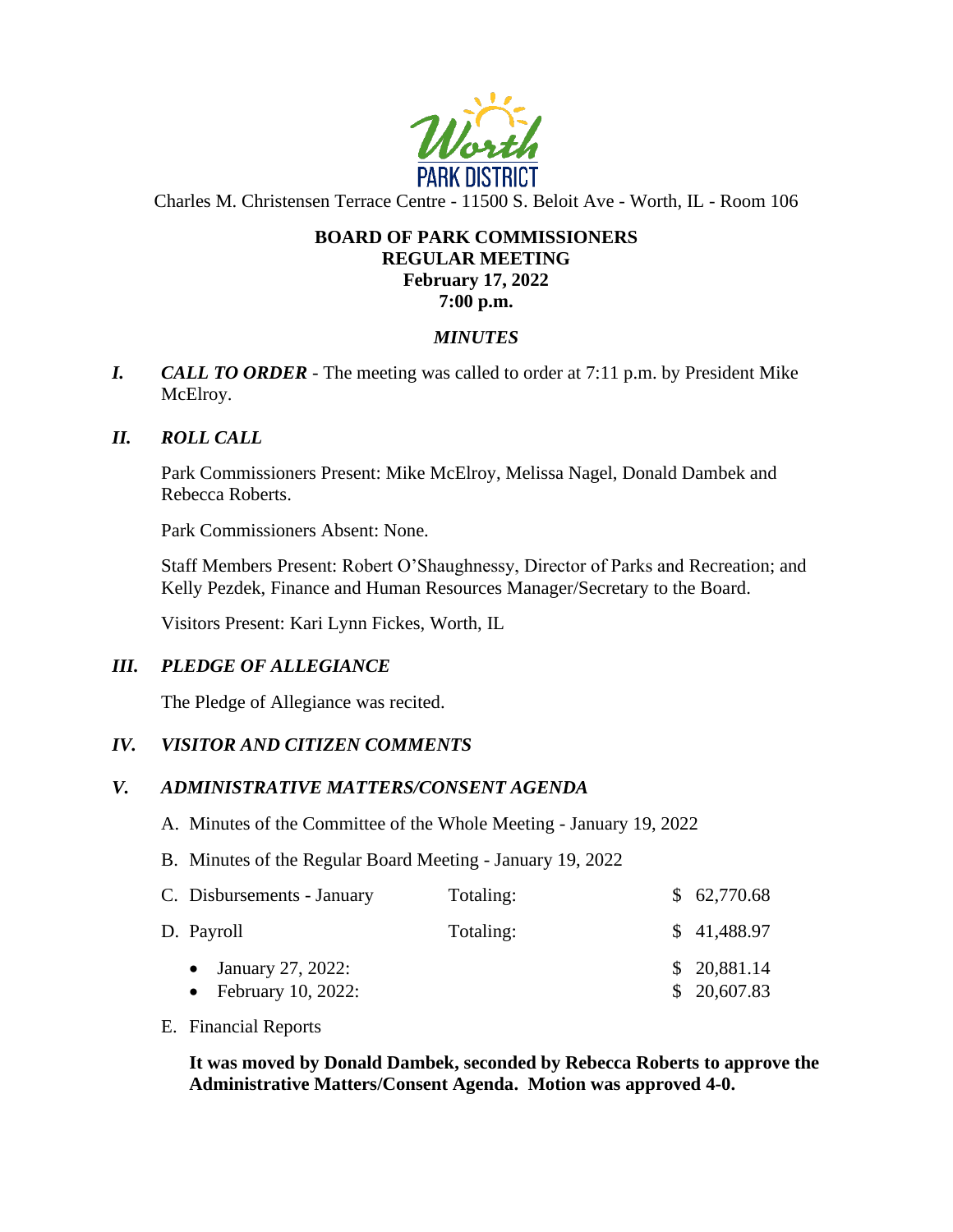## *VI. PRESIDENT'S REPORT*

A. Correspondence

President Mike McElroy referred the Board to the correspondence from Sandy Ardolino of Tinley Park Park District inviting the Park District to attend the IAPD Joint Legislative Committee's annual joint legislative breakfast program to be held virtual on February 28.

B. Public Recognition

President Mike McElroy congratulated Cindy Redenbaugh of 5 years of service to the Park District. He also read a letter complementing Cindy on her outstanding customer service with a customer.

## *VII. COMMITTEE REPORTS/ACTION*

A. Administration, Finance & Liability

1. Agency and Department Goals - FY 2022-23

**It was moved by Rebecca Roberts, seconded by Melissa Nagel to approve the Agency and Department Goals - FY 2022-23. Motion was approved 4-0.**

2. Full-Time Employee Salary and Pay Rates - FY 2022-23

**It was moved by Melissa Nagel, seconded by Rebecca Roberts to approve the Full-Time Employee Salary and Pay Rates for FY 2022-23. Motion was approved 4-0.** 

3. Part-Time Employee Pay Rates - FY 2022-23

**It was moved by Rebecca Roberts, seconded by Donald Dambek to approve the Part-Time Employee Pay Rates for FY 2022-23. Motion was approved 4-0.** 

B. Facilities, Parks and Planning

No Action Recommended.

C. Recreation

No Action Recommended.

## *VIII. DEPARTMENT REPORTS*

A. Recreation

The Recreation Report was included in the board meeting information and was presented by Superintendent of Recreation Analitis at the Committee of the Whole meeting.

B. Parks

The Parks Report was included in the board meeting information and was presented by Superintendent of Parks Piszczek at the Committee of the Whole Meeting.